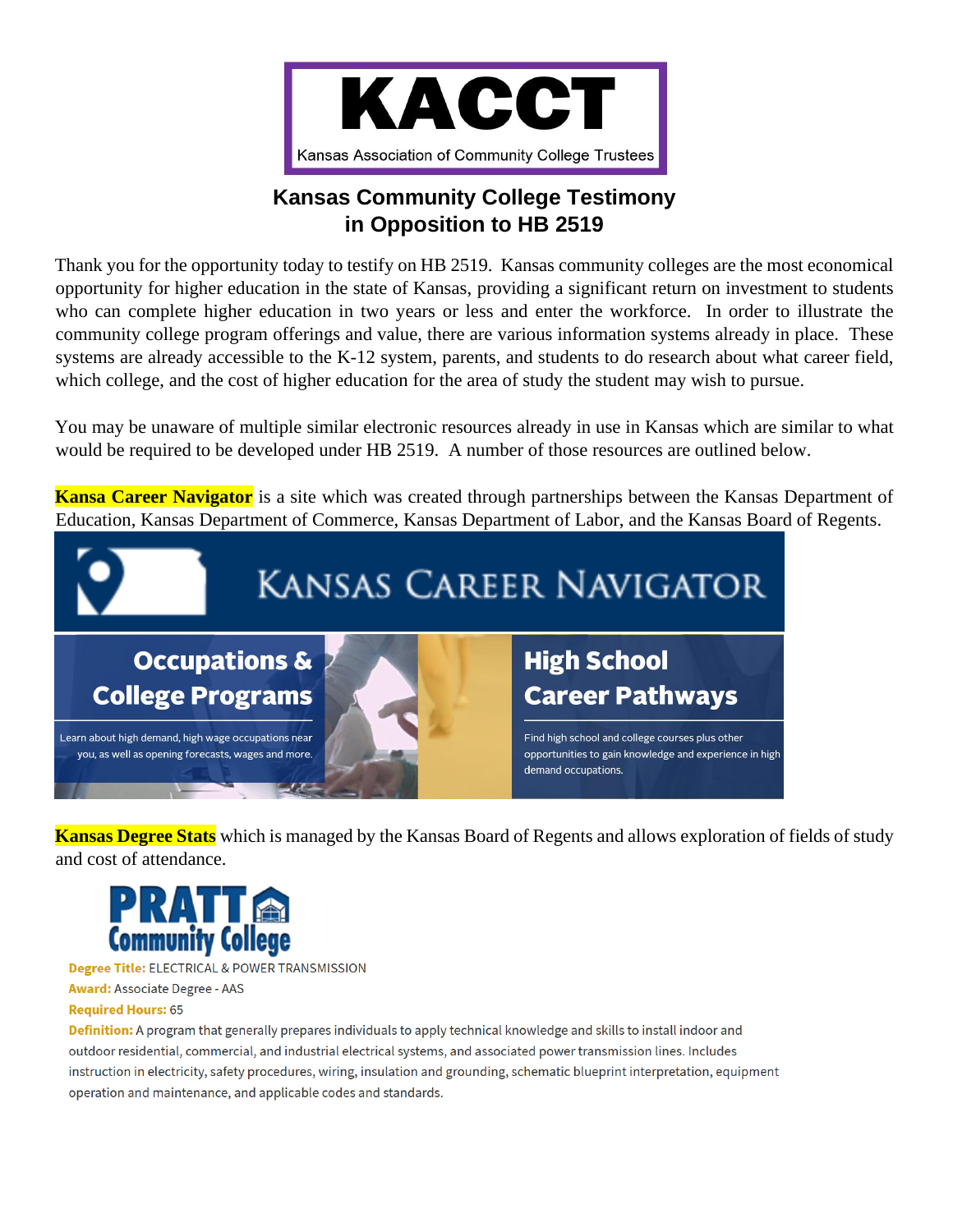| <b>Annual Cost of Degree</b>                 |          |  |  |  |
|----------------------------------------------|----------|--|--|--|
| <b>Cost Category</b>                         |          |  |  |  |
| <b>Resident Tuition</b>                      | \$1,702  |  |  |  |
| Fees                                         | \$1,412  |  |  |  |
| Room and Board                               | \$5,996  |  |  |  |
| <b>Books and Supplies</b>                    | \$1,338  |  |  |  |
| <b>Total Annual Cost (estimated)</b>         | \$10,448 |  |  |  |
| <b>Estimated Total Cost Over: 2</b><br>Years | \$21,237 |  |  |  |

| 60%         |
|-------------|
|             |
|             |
| \$41,078    |
| \$99,343    |
|             |
| \$<br>41078 |
|             |
|             |

| <b>Annual Source of Investment</b>                        |           |  |  |  |  |
|-----------------------------------------------------------|-----------|--|--|--|--|
| <b>Funding Sources</b>                                    |           |  |  |  |  |
| <b>Scholarships and Grants</b>                            | 2070<br>Ś |  |  |  |  |
| Loans                                                     | Ś<br>5766 |  |  |  |  |
| <b>Other Funding Sources</b>                              | Ś         |  |  |  |  |
| <b>Personal Investment</b>                                | \$2,612   |  |  |  |  |
| <b>Total Annual Investment from All</b><br><b>Sources</b> | \$10,448  |  |  |  |  |
|                                                           |           |  |  |  |  |

| <b>Calculate Total Loan Debt or Degree Investment</b>                  |                                            |                                         |  |  |  |  |
|------------------------------------------------------------------------|--------------------------------------------|-----------------------------------------|--|--|--|--|
| OLoan Debt<br>$\bigcirc$ Degree Investment                             | \$11,532                                   |                                         |  |  |  |  |
| <b>Interest Rate:</b>                                                  | 3.76                                       |                                         |  |  |  |  |
| Number of Years of<br>Repayment                                        | <b>Estimated</b><br><b>Monthly Payment</b> | % of Expected<br><b>Annual Earnings</b> |  |  |  |  |
| 10                                                                     | \$115                                      | 3%                                      |  |  |  |  |
| 15                                                                     | \$84                                       | 2%                                      |  |  |  |  |
| 20                                                                     | \$68                                       | 2%                                      |  |  |  |  |
| 25                                                                     | \$59                                       | 2%                                      |  |  |  |  |
| 30                                                                     | \$53                                       | 2%                                      |  |  |  |  |
| More »                                                                 |                                            |                                         |  |  |  |  |
| Source: Kansas Board of Regents KHEDS AY Collection; KDOL Wage Records |                                            |                                         |  |  |  |  |

Click here to get a personal estimate from the Net Price Calculator. Click here to use the Federal Loan Repayment Estimator. Click here to visit the Federal College Scorecard.

The US Department of Education College Scorecard which shows almost all the cost of attendance, wage attainment, and student debt information outlined in the bill.

# **U.S. DEPARTMENT OF EDUCATION College Scorecard**

# **Pratt Community College**

#### Pratt, KS 651 undergraduate students prattcc.edu









#### **Salary After Completing o**

Salary after completing depends on field of study.



## **Average Annual Cost o**

Cost includes tuition, living costs, books, and fees minus the average grants and scholarships for federal financial aid recipients.